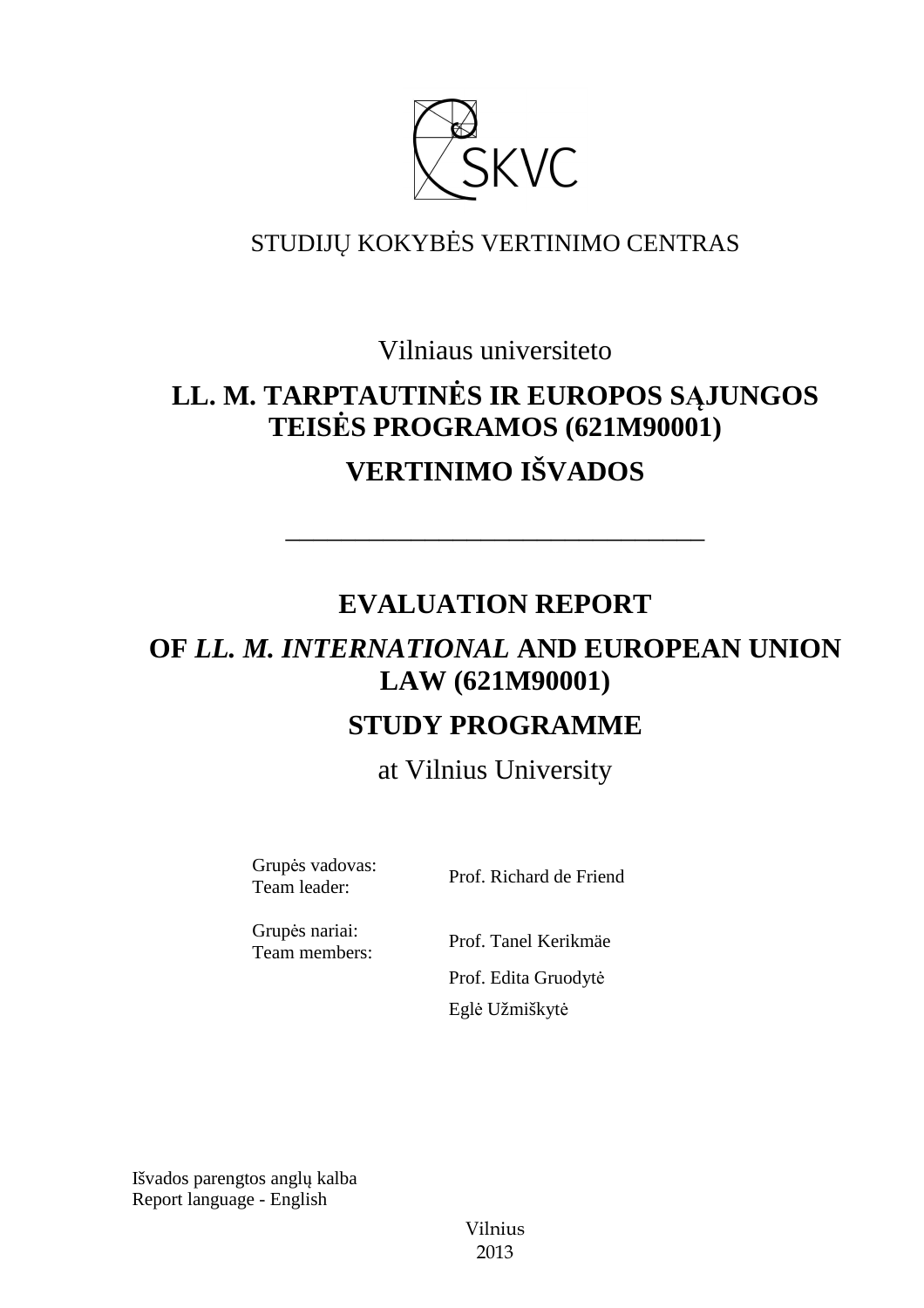# **DUOMENYS APIE ĮVERTINTĄ PROGRAMĄ**

| Studijų programos pavadinimas                           | LL. M. Tarptautinė ir Europos Sąjungos teisė |
|---------------------------------------------------------|----------------------------------------------|
| Valstybinis kodas                                       | 621M90001                                    |
| Studijų sritis                                          | Socialiniai mokslai                          |
| Studijų kryptis                                         | Teisė                                        |
| Studijų programos rūšis                                 | Universitetinės studijos                     |
| Studijų pakopa                                          | Antroji                                      |
| Studijų forma (trukmė metais)                           | Nuolatinė (1,5)                              |
| Studijų programos apimtis kreditais                     | 90                                           |
| Suteikiamas laipsnis ir (ar) profesinė<br>kvalifikacija | Teisės magistras                             |
| Studijų programos įregistravimo data                    | 2010-03-31                                   |

# **INFORMATION ON EVALUATED STUDY PROGRAMME**

–––––––––––––––––––––––––––––––

| Title of the study programme.                          | LL. M. International and European Union<br>Law |
|--------------------------------------------------------|------------------------------------------------|
| State code                                             | 621M90001                                      |
| Study area                                             | <b>Social Sciences</b>                         |
| Study field                                            | Law                                            |
| Kind of the study programme                            | University studies                             |
| Study Cycle                                            | Second                                         |
| Study mode (length in years)                           | Full-time $(1,5)$                              |
| Volume of the study programme in credits               | 90                                             |
| Degree and (or) professional qualifications<br>awarded | Master of Law                                  |
| Date of registration of the study programme            | 31-03-2010                                     |

Studijų kokybės vertinimo centras

The Centre for Quality Assessment in Higher Education

©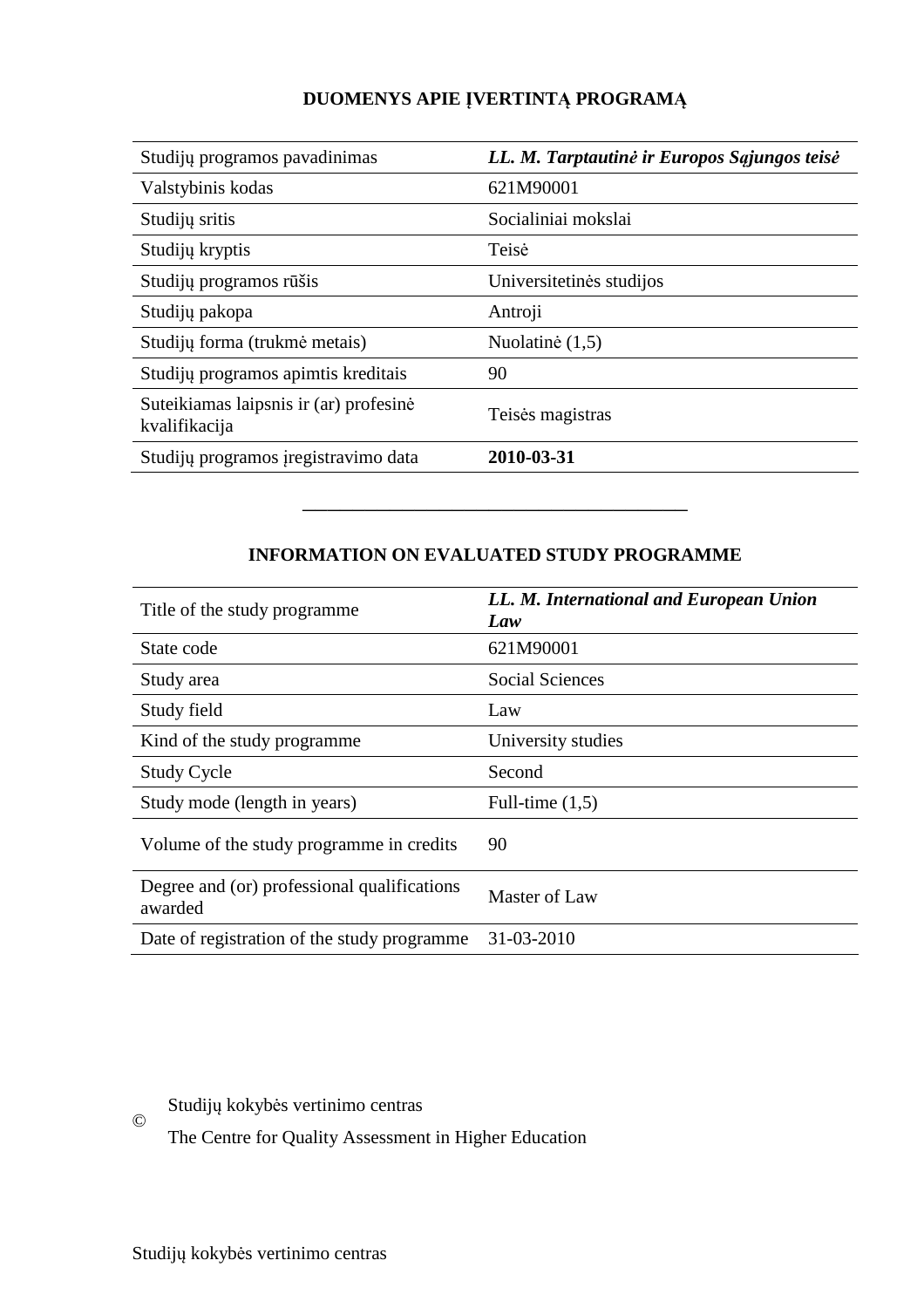# **CONTENTS**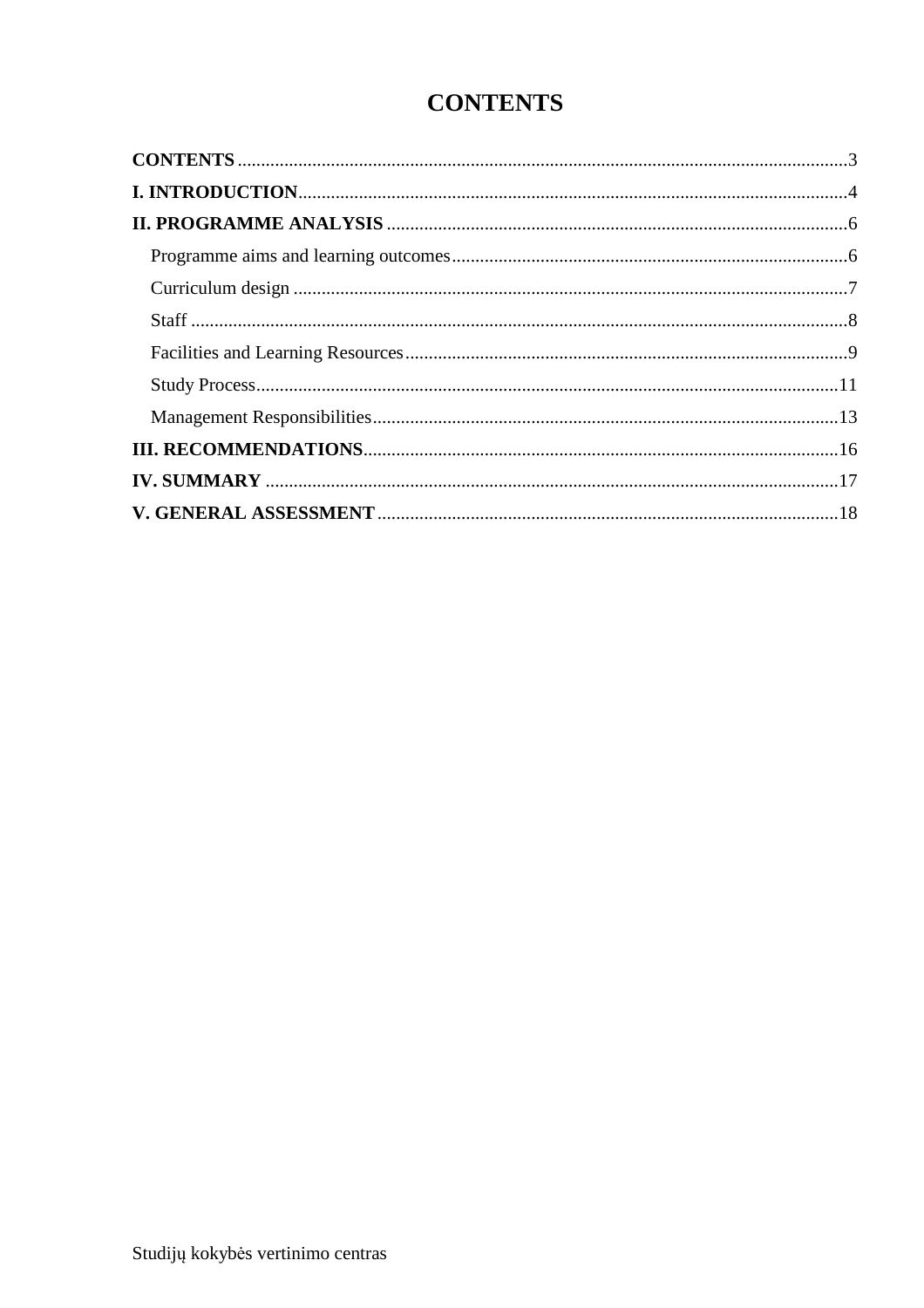#### **I. INTRODUCTION**

#### **The Programme**

The LLM programme in International and European Law (IEL) is offered by the Law Faculty of Vilnius University (The Faculty). It is one of a suite of programmes offered by the Faculy the largest of which is its "integrated" programme in Law, but which also include LLMs in Criminal Justice, European Business and Public Law (SER 5).

For reasons which are explained in Section 2 below, IEL is open only to "non-Lithuanian" graduates and delivered in either English or Russian. It can studied only Full Time and is of 1.5 Years' (6 semesters') duration. It leads to the degree of Master of Laws (LLM); and provides 90 credits under the European Credit Transfer Scheme.

IEL was first registered on 31 March 2010, and admitted students from September of the same year. First year enrolments were: 6 for 2010/11; 8 for 2011/12, and 9 for 201/13. They came from a wide range of countries, mainly from former Soviet Republics, and with the largest group (7) from the Ukraine. Thus far 5 students (of the 6 who commenced IEL in 2010) have successfully completed the programme  $(66)$ .

#### **The Faculty**

The Faculty, the oldest in Lithuania, is one of Vilnius University's (VU) 23 academic divisions, and sits under the Senate, VU's supreme academic authority. Following a reorganisation in 2009 the Faculty itself is divided into three departments – Public Law, Private Law, and Criminal Law-, and a number of research institutes, and specialist foreign law centres.

 The Faculty has its own Council and Dean, who is supported by two vice deans: one responsible for taught programmes and students; and the other for research and strategy and planning. Administrative and support services for the whole Faculty are supplied by the Department of Studies which forma part of the Dean's office (3).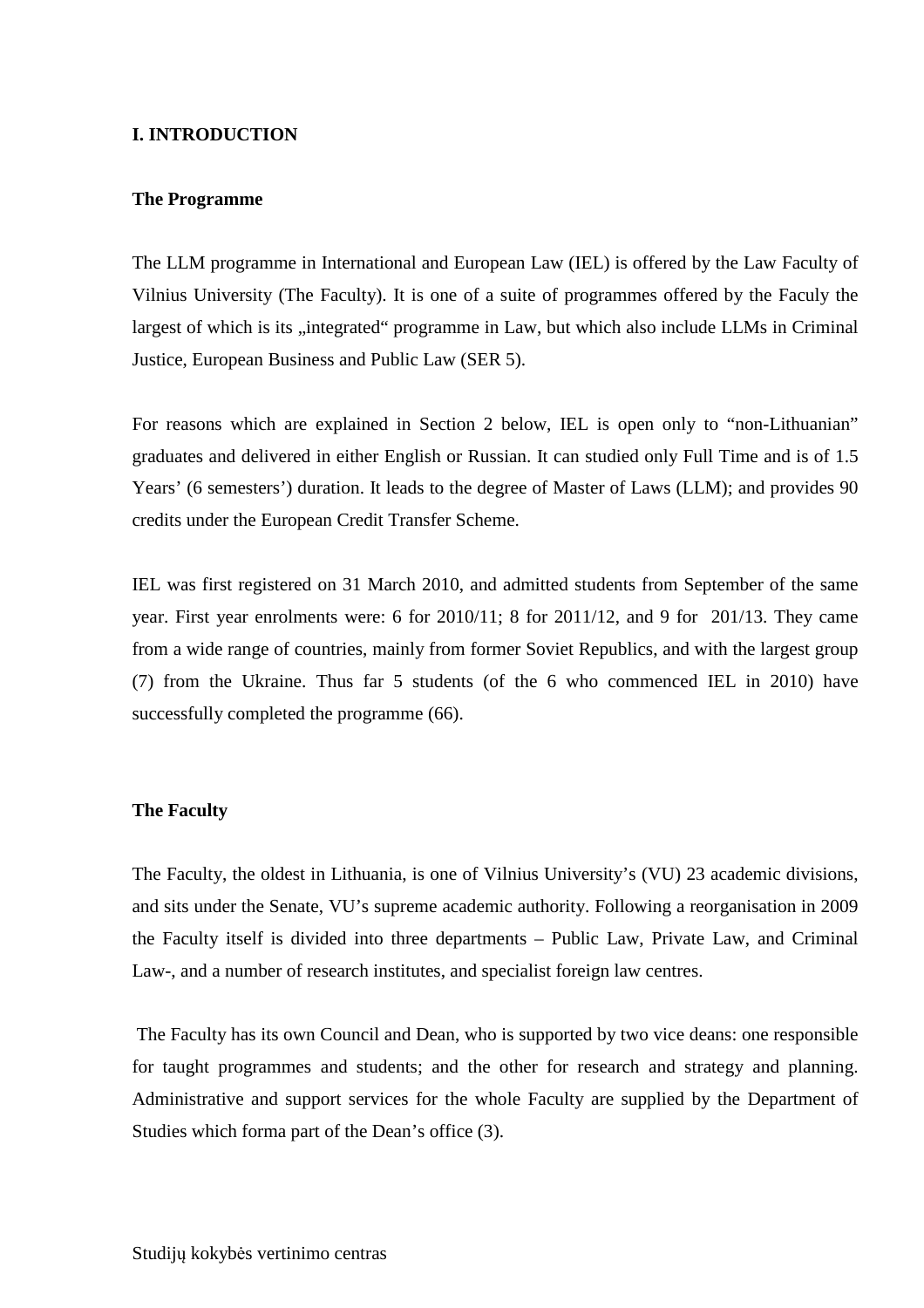The Faculty currently has around 2000 students and 112 teaching, research and administrative staff. These include 11 professors, 28 associate professors, 37 lectors 15 assistants, and 21 administrators). The Faculty has around 2000 students and unclassified students.

## **The Evaluation Method**

This external evaluation – the first related to IEL since the programme was introduced in 2010 – has been conducted under the terms of the Article 40 of the Law and more specifically under those of The Centre for Quality Assessment in Higher Education's "Methodology for Evaluation of Higher Education Study Programmes"<sup>1</sup> (Methodology).

It has, therefore, focused on the six areas specified in the Methodology, - Programme Aims and Outcomes, Curriculum Design, Teaching Staff, Facilities and Learning Resources, Study Process and Assessment of Student Performance, and Programme Management-; and then more precisely upon the criteria prescribed for each of those areas.

In order to reach the conclusions presented below, we have relied primarily upon the evidence given in the Self Evaluation Report (SER) supplied by VU. However, where necessary, we have supplemented this with additional documents which we requested prior to or during our site visit to VU on 18 December 2012; and/or from what we learned in the meetings we conducted or the inspections we carried out during our visit.

We are very grateful to the group headed by the Dean, Associate Professor Dr Tomas Davulis which produced the SER; to the Faculty for the arrangements which it made for our visit; and for the manner in which it responded to our requests for additional evidence; and to those who gave up their time to meet us during our visit.

 $\overline{a}$ 

<sup>1</sup> Order No 1-01-162 of 20 December 2010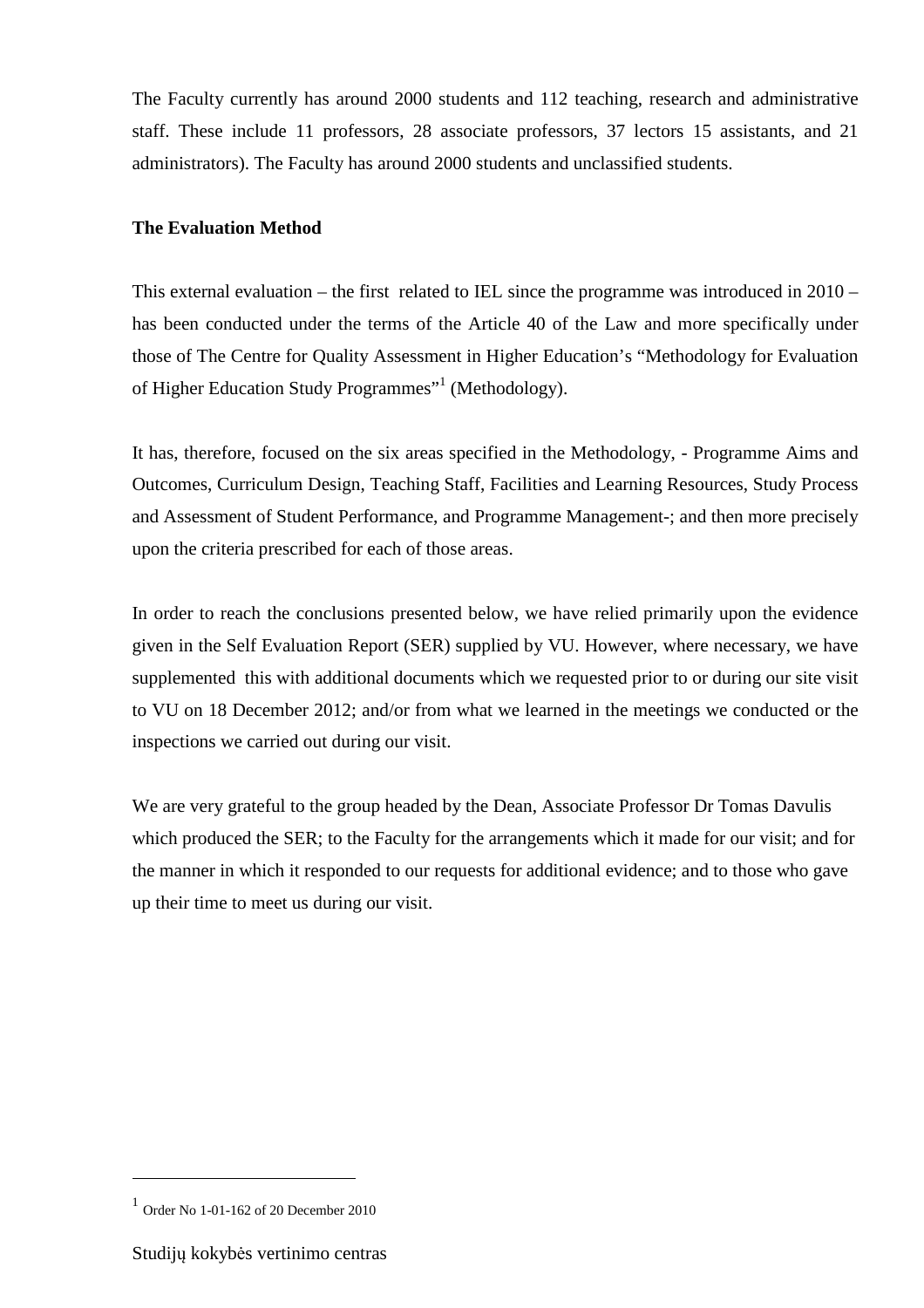#### **II. PROGRAMME ANALYSIS**

#### **Programme aims and learning outcomes**

The SER explains the contribution which IEL is intended to make to VU's overall educational strategy (8-9); outlines the broad academic aims of the programme (10); and sets out in more detail the programme's intended learning outcomes (11-12). These are also communicated, albeit in more general terms, in the electronic and hard-copy publicity material devoted to IEL.

However, in our meetings with both the senior administrators and teachers it was strongly emphasised that, perhaps, the essential aim of IEL was to equip students, most especially those from countries which had been part of the Soviet Union, to deliver the kind of legal services, which private or public service clients require, in order to engage effectively with international bodies and/or the EU.

As such, IEL aims to draw upon, and make available to students (and through them their home countries) Lithuania's particular expertise and experience, (which is reflected, inter alia, in the scientific and practical achievements of many members of VU's Law Faculty), as a country which itself was once part of the Soviet Union, but has relatively recently joined the EU. A number of those, whom we met, suggested that the LLM was therefore but one example of the ways in which, because of its history, Lithuania might be able to act as a "bridge" between former "Soviet" countries and those now comprised in the EU.

In our view the LLM's aims – strategic and academic – and its intended learning outcomes are both well defined and publicly accessible; and it was evident from our meetings with teachers, students, an alumna, and social partners that they are well understood by the programme's key stakeholders

We also accept that a programme, which has IEL's aims and outcomes, and which is taught by such an eminently well-qualified faculty (SER 21) could fulfil a number of potentially important academic and public purposes; and do so to an extent that, from the evidence supplied in the SER (18-20), would not be done by any other programme currently available in VU, or elsewhere in Lithuania. However, as IEL is open only to "non-Lithuanian" graduates, and delivered only in English or Russian, it is unlikely to contribute significantly (at least directly) to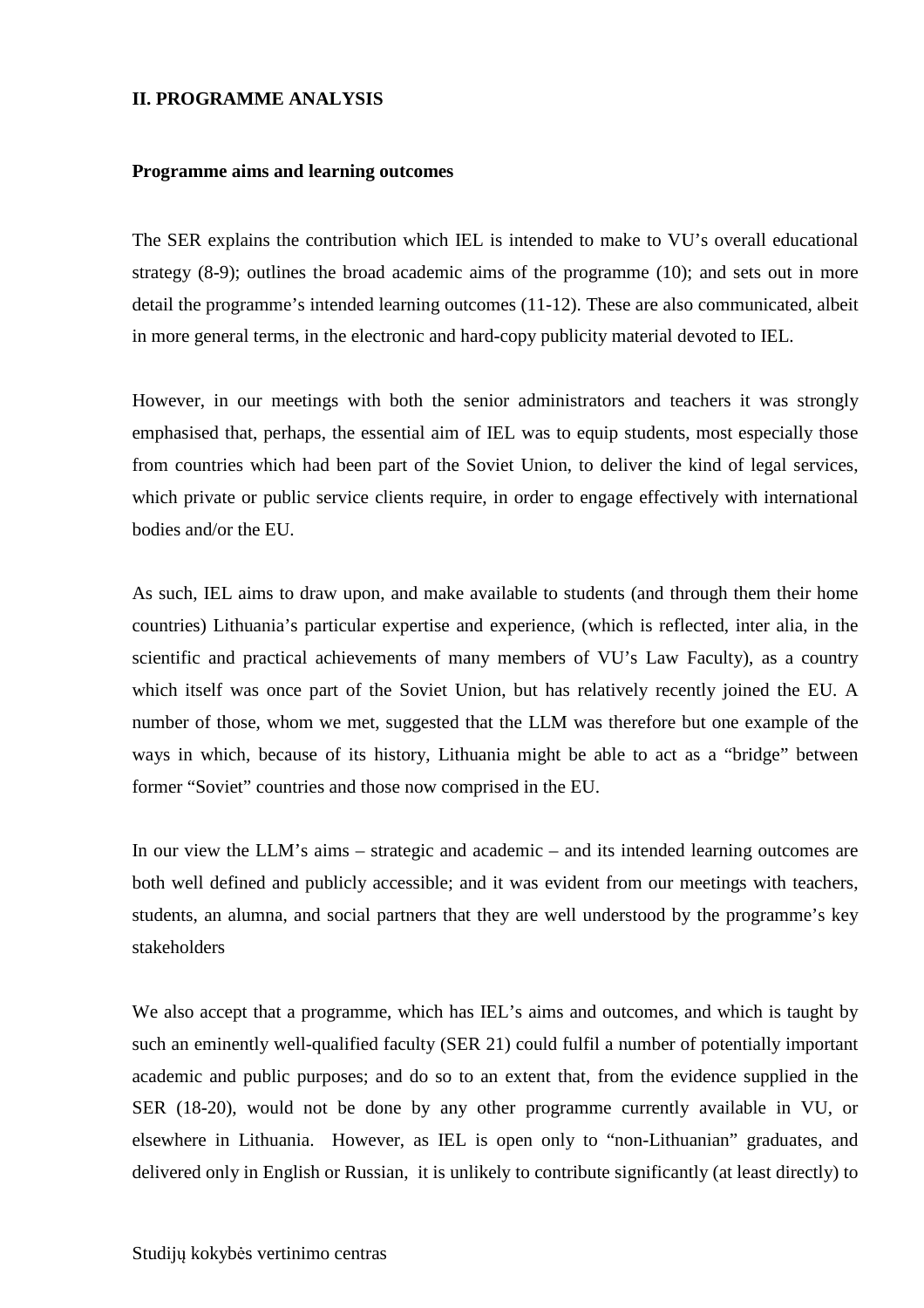meeting the needs of the labour markets in Lithuania's professional service or commercial sectors.

Furthermore, we have concluded that, in terms of its aims and intended outcomes, IEL's status as a second cycle programme in justified; and so too is the LLM to which it leads. We have done so mainly on the basis of a range of evidence which includes that relating to the total number of credits which IEL provides; and the detailed curricular information supplied in the SER (Section 2 and Annex 1).

#### **Curriculum design**

From all of the evidence we have considered, including, most importantly that supplied in the SER (Section 2.2 and Annex 1) we are confident that IEL's curriculum meets all of requirements for "second cycle/Masters level" programmes in Article 41 of the Law on Higher Education and Research (Vilnius 2009 XI-242); and the Summary of Legal requirements for Study Programmes (SKCU 2011). This evidence also suggests that the curriculum is reasonably well balanced and manages to avoid repetition.

We are confident that the content of all the *optional* modules is consistent with a Masters level programme, and appropriate to achieve IEL's aims and intended learning outcomes. However we have a concern in relation to the *compulsory* modules offered in the first semester.

From both the documentary evidence, and from the testimony given in our meetings with students, it is clear that none of the these three modules is at Masters level; nor indeed, is intended to be so. We accept that it may be necessary to include "introductory" modules of this kind in a Masters level programme. This is simply in order to ensure that all students, most especially when they are drawn from such diverse undergraduate backgrounds as those on IEL, are sufficiently equipped to deal with the demands of the specialist modules, which form the core of the curriculum; and to produce Masters level final theses.

However, these introductory modules currently represent 33% (18/60) of the "taught" curriculum; and we urge the Faculty to review whether this is either necessary or desirable. For example, almost all of the students we met told us that they had completed modules in both international and EU law in their first degrees. It might, therefore, be possible to require this as a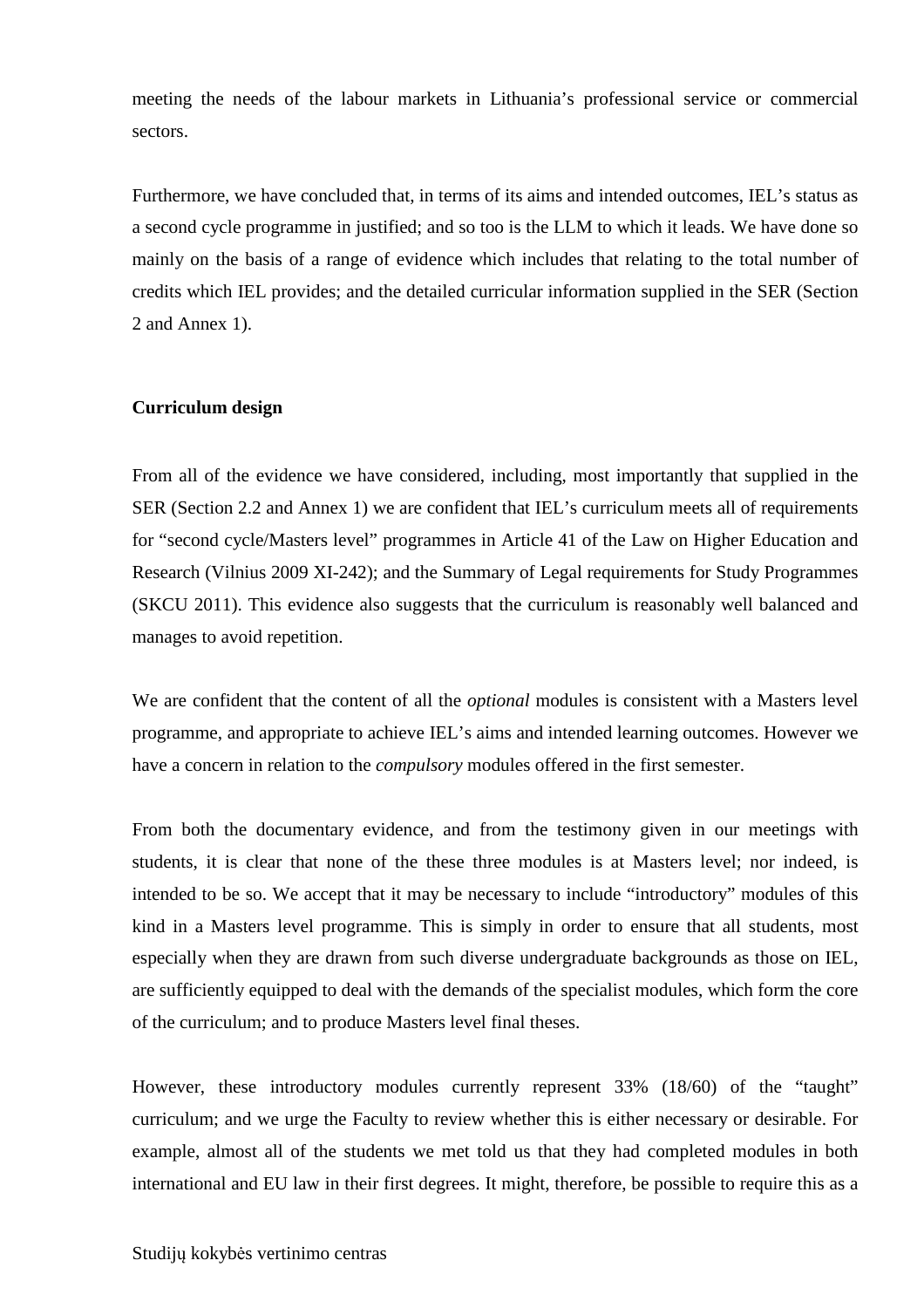condition for entry to IEL, without reducing student numbers more than very marginally; or undermining the programme's laudable strategic aims. Alternatively the Faculty could consider providing, in the month before the start of each academic year, intensive, "pre-entry" introductory modules on International and European Law, which students, who had not studied either or both of them before, would be required to complete before they could embark on the IEL itself.

Either of these measures would, in turn, free up space on the curriculum for modules which would be at Masters level; and would thus make even more available to IEL students the specialist expertise which the VU Law Faculty can offer. It might also help address the concerns, which we discuss under "Study Process" below, about the quality and level of some of the final theses we inspected.

Subject to these qualifications, we are satisfied that IEL's scope, content and methods enable students to achieve its aims and intended learning outcomes. We are also satisfied, most especially in view of the quality and expertise of the Faculty, that the curriculum reflects the latest developments in the relevant areas of legal science.

#### *Staff*

We were able to confirm from the detailed information supplied with the SER (Annexes 1and 2), that the faculty meet the three minimum requirements specified for those teaching any Masters level programme in Lithuania, ie that: 80% of them must have a scientific degree; 60 % of them must have conducted research in the subjects or modules that they are teaching; and 20 % of the curriculum must be taught by professors.

Based on the SER (Annex 2) we have no doubt that IEL's teachers are extremely well qualified, and have more than sufficient, relevant practical experience, to ensure that students can achieve the learning outcomes. Annex 2 shows, furthermore, that all those teaching on the Programme speak both English and Russian, - the languages in which it must be delivered - and this was confirmed in the discussions we held with the teachers whom we met.

We are equally confident that the number of staff - there are 18 teachers for a total of only 17 students (SER, section 36) - , well exceeds that which would be required to ensure that IEL can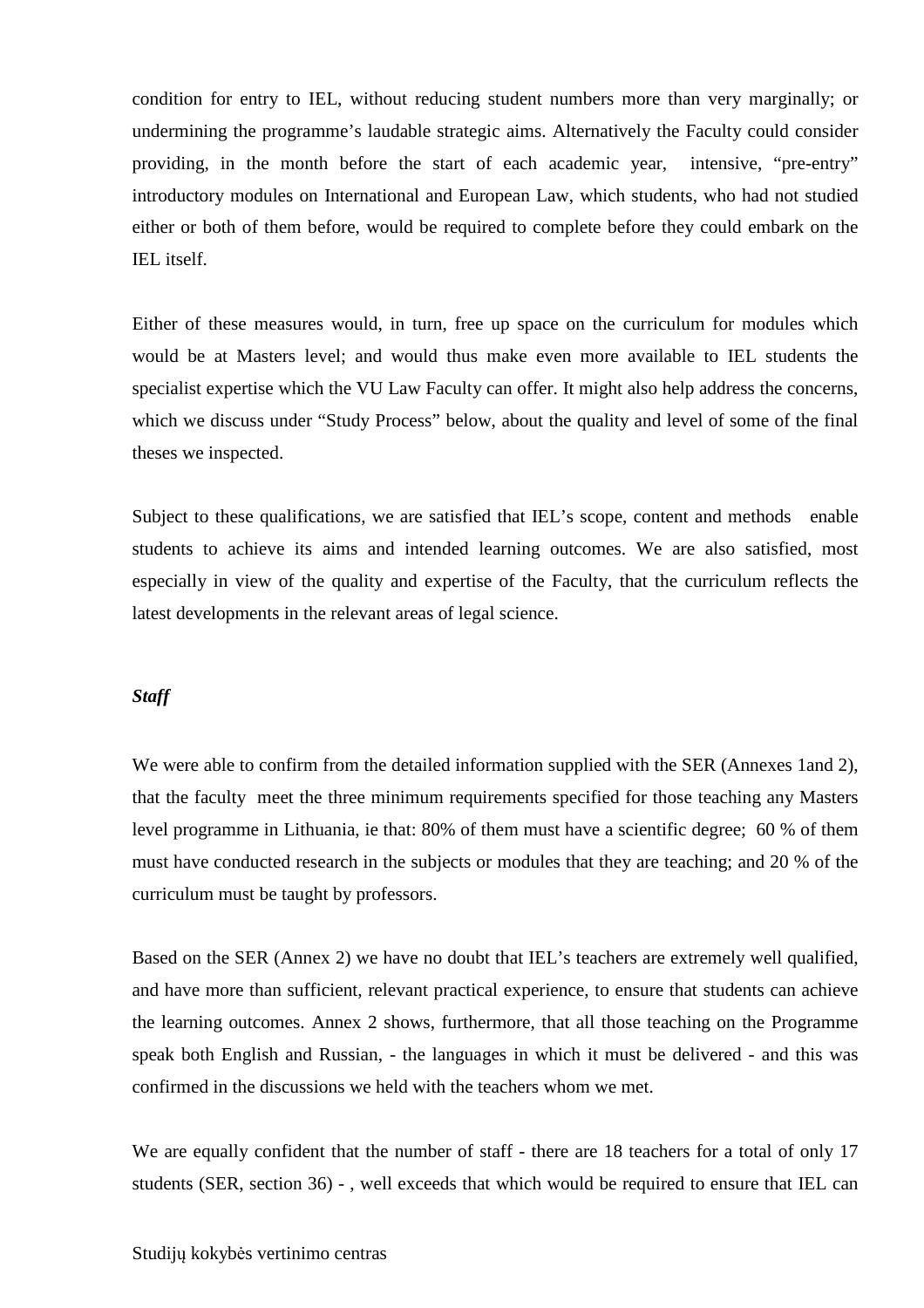be delivered effectively, although, of course, all of them also teach on the Faculty's other programmes. And, from the information supplied in the SER (40), we do not see that the current rate of staff turnover poses any whatsoever to IEL.

The SER (41ff and Annex 2) shows that the Faculty expects its teachers to engage extensively in "external" work; and suggests that, if they fail to do so, they risk losing their posts, which have to be renewed every 5 years (43). However, the SER emphasises (43) that it is up to each teacher to decide for him/herself what kind of external work he/she undertakes. It would seem from the numerous and impressive examples cited in the SER (44-5), that this work mostly consists of scientifically-related activity (such as the delivery of lectures in other universities, or participation in conferences or symposia); or the provision of high level consultancy or technical services (such as the drafting of statutes and other documents). While such activities may help only indirectly to strengthen teachers' pedagogic skills and competencies, and, for the reason given above, cannot be seen as a part of any overall staff development strategy, they are, nevertheless, likely to be of enormous value to a specialist Masters level programme such as IEL. We are, therefore, very satisfied that teachers have sufficient development opportunities to ensure that they can continue to deliver the programme effectively. Finally, the SER (Annex 2) provides numerous examples of research conducted IEL teachers, which relates, directly or indirectly, to the modules for which they are responsible.

#### *Facilities and Learning Resources*

We were able to confirm from our inspection that the premises in which IEL is located are generally good, even if some of the large class rooms which we saw would benefit from redecoration and improved lighting. We were particularly impressed with the basement cafeteria, which has recently been renovated, and now provides an extremely spacious, pleasant area, in which students can eat and socialise.

The classroom, which is dedicated to IEL itself (49), and which served as the base room for our visit, is more than adequately spacious for the number of students on the programme; and is comfortable, well decorated and furnished. It is also equipped to enable teachers to use resources on the internet or the VU intranet in order to support their classes. Students can also access these resources via one of the large computer rooms which inspected, or via the wireless network which is available throughout the premises.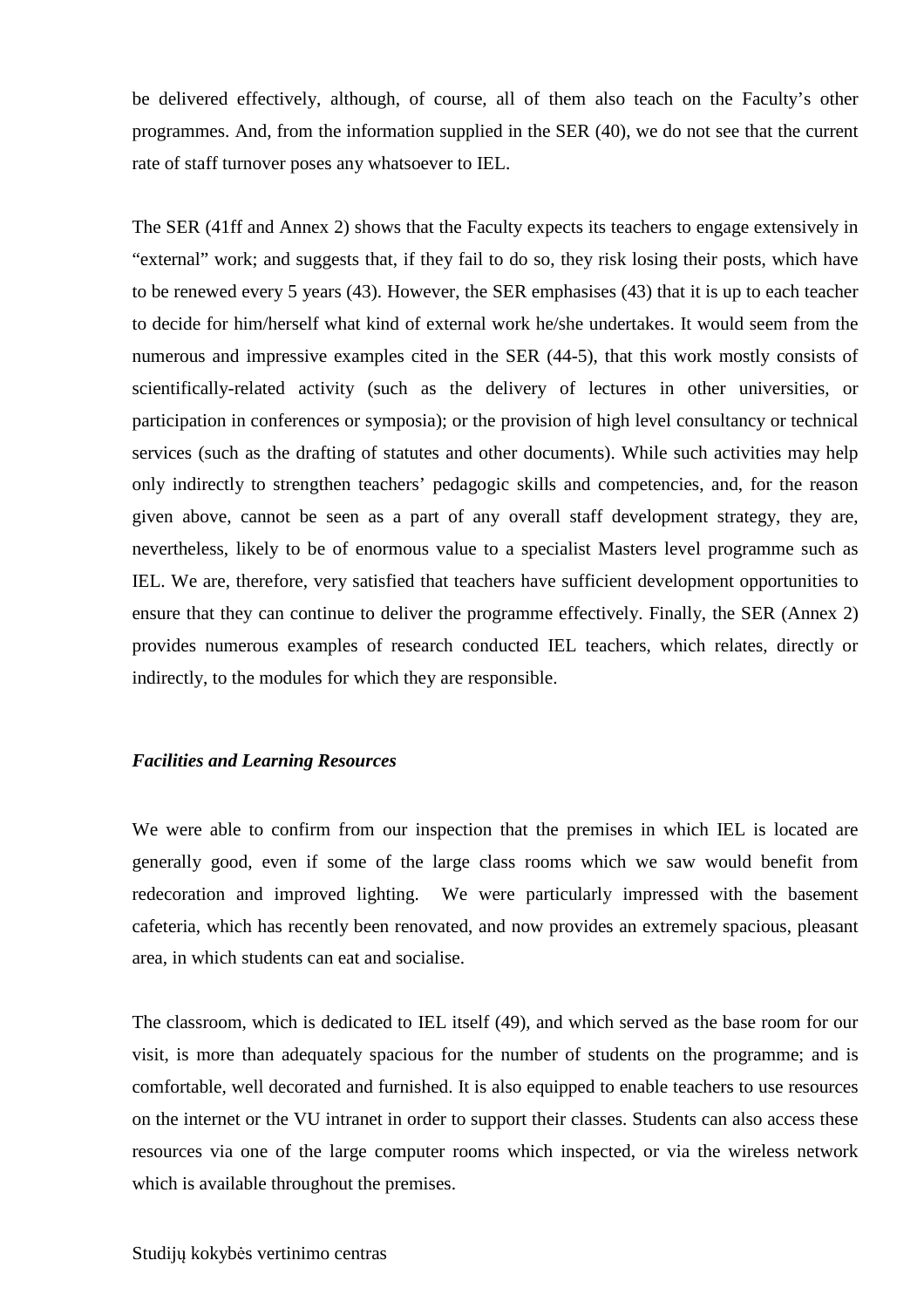As recorded in the the SER (54) library facilities for IEL are currently in the Sauletekis Information Centre, which contains over 42,000 publications, and provides: 100 works stations, 20 of which are computer-enabled; an additional IT room equipped with 16 computers; and access to a variety of legal databases including Litlex and Westlaw International. We were impressed by what we were told by senior administrators of the efforts which the Faculty makes to supplement from its own funds, the tiny acquisitions budget it receives, via VU, from the Lithuanian government; and from which it would be impossible to supply the holding required by a specialised Masters programme such as IEL.

From this evidence, and from our own inspection, we concluded that the current facilities and stocks, which included many of the main English language and International Law texts, are probably adequate to support IEL, particularly in view of the small number of students who are taking it. The facilities which we were shown were rather cramped and poorly furnished, and a significant proportion of the holdings were stored on tightly packed and somewhat inaccessible stacks, located on a prefabricated mezzanine floor, above the main reading room.

However, the library was imminently to relocate to a new, EU- funded and purpose built "National Scientific Communication and Information Centre (MKIC)", which is situated a short distance away. The SER (56) states that the MKIC will offer over 670 work stations, and a range of other spaces, including many which are computer enabled, for both individual study and group work. It would not, therefore, be fair and reasonable to evaluate the quality of the library facilities which will be available to IEL students until after they have relocated to the MKIC.

Opportunities for practical experience are currently made available to IEL students via optional internships supplied by the programme's social partners. These include some of Vilnius' leading commercial law firms, they are, therefore, able to offer internships which are particularly relevant to the needs of IEL and its students. The three, final semester students, and the alumna, whom we met, had undertaken such internships, and all of them stated that they had found them extremely valuable. For their part, the social partners confirmed, during our meeting with them, that they were very willing to provide internships; and that they had been very impressed with the quality of the interns that they had so far received from IEL. In the light of this, we believe that there would be great merit in the suggestion made in the SER (70) that these internships might become compulsory.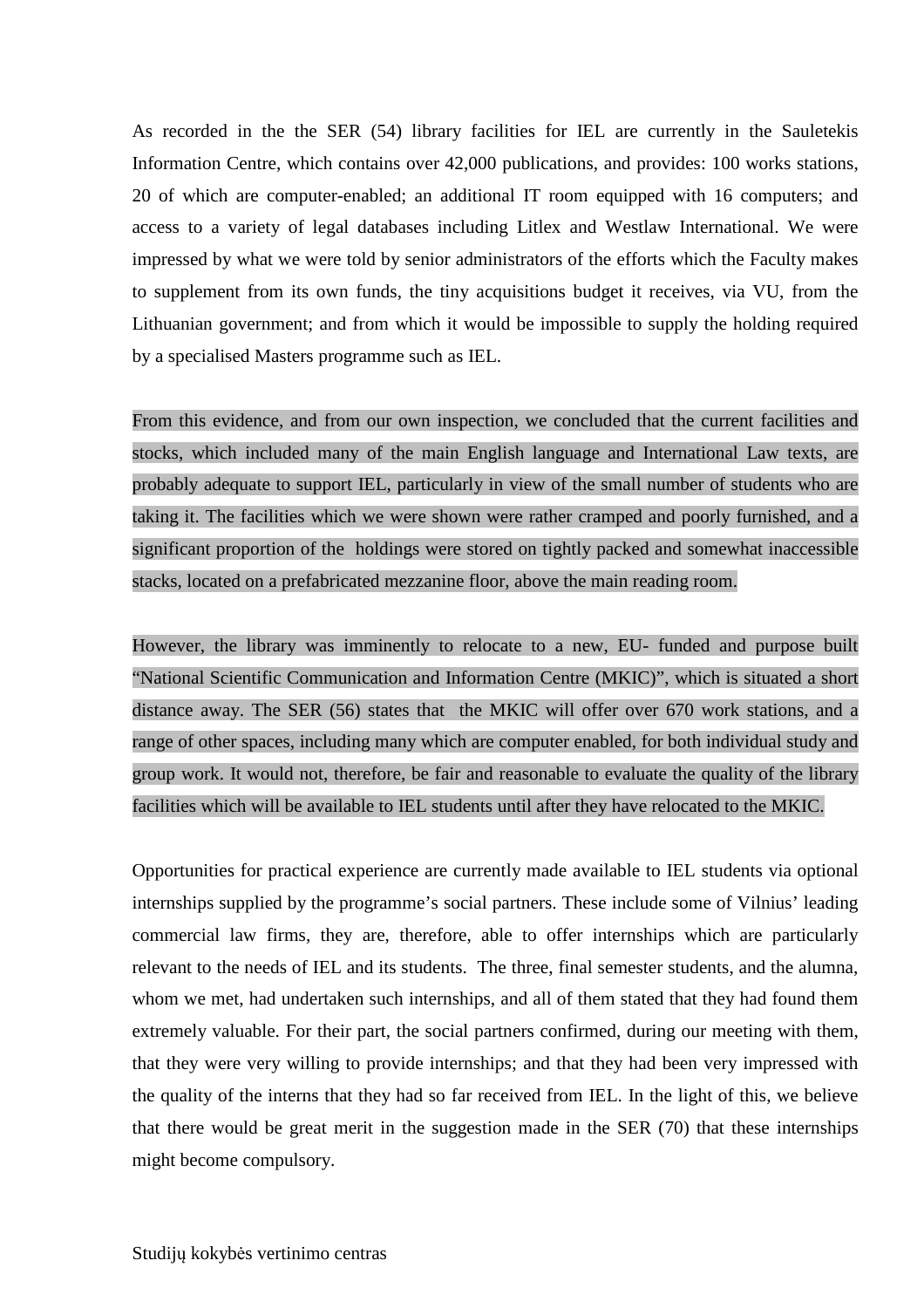Perhaps the greatest challenge which the Faculty faces in offering a programme of this kind is to ensure that there will be adequate (and if at all possible equivalent) facilities, support and above all learning resources available to students, whether they study IEL in Russian or English. This is particularly so, for example, in relation to the literature covering EU law, because this will inevitably be far more extensive, and sophisticated, in English than in Russian.

We therefore pursued this issue very carefully in the meetings we conducted during our visit, and we learned that it is essentially left up to each teacher to decide, for purposes of his/her module, how best to provide for both those studying in Russian and those doing so in English. We were given examples of how this had been done, and these included the compilation of specialised materials, and the production of slides and other learning resources in Russian. We accept that, in all the circumstances, there may well be no alternative to this somewhat pragmatic approach.

However, from the testimony given by senior administrators, teachers and students, and from some of the specially prepared Russian-language resources that we inspected, we were concerned; that it is simply not possible always to provide for specialist "EU" modules literature in Russian which is adequate for Masters-level study; that, consequently, the medium of instruction after the first semester has had, in effect, to be English, (although students may still submit their final theses in Russian); and, that in the case of a student who was unable to study in English, special, and somewhat ad hoc, adjustments (including to some assessments) had to be made, in order that she could continue on IEL at the end of the first semester. We would, therefore, urge the Faculty to consider, for the future, restricting entry to IEL to students who are able to study it in English.

#### *Study Process*

We believe that the admission requirements prescribed for IEL are generally well-founded; and that this is borne out by the range of countries from IELstudents have recruited (65-6); and by the student-progress and completion data which is given in the SER (67ff). However, for the reasons already discussed, we think that the Faculty might, in the future, consider restricting entry to those who will be able to study IEL in English; and who have already studied International and European Law either as part of their undergraduate degrees or via the "prestart" programme we proposed above. It might then be more feasible to open IEL to Lithuanian Law graduates, for some of whom it might prove an attractive alternative to the others offered by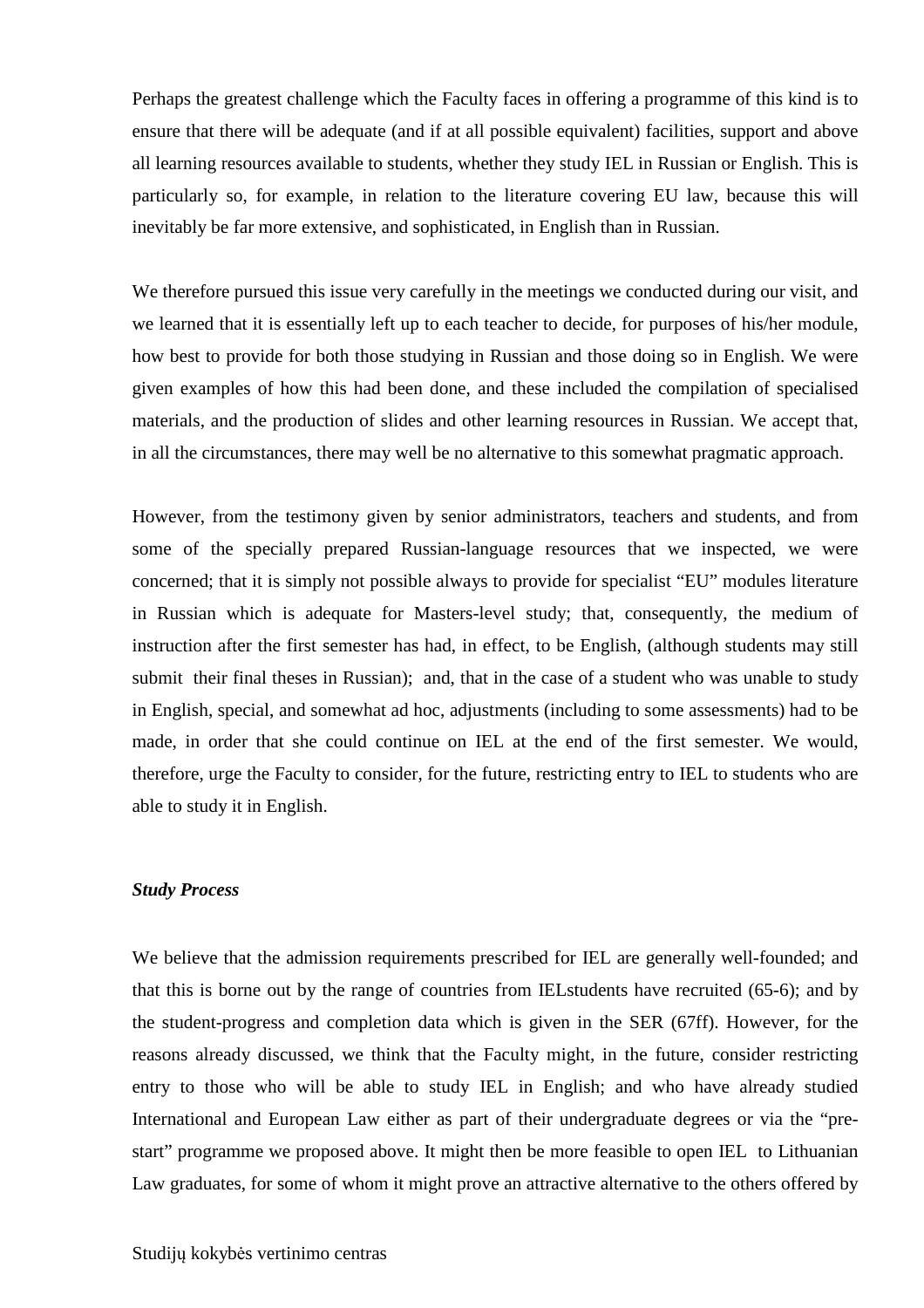the Faculty. This might, in turn, help to address the sense of isolation, which the students whom we met expressed, and which we discuss further below.

The study process, for the most part, consists of a conventional mixture of lectures and seminars, which according to the staff and students we met are focused strongly on case analysis. However, as noted above, all students have also undertaken an optional internship. Based on the progress and completion rates thus far, and on the fact that two of IEL's first graduates have apparently embarked successfully on doctoral degrees, we have concluded that this process delivers the curriculum satisfactorily; and enables students to achieve the intended outcomes. It also affords students adequate opportunities to conduct research. However, these conclusions are subject to the evidence, discussed above, which suggests that IEL generally works better for students, who can study in English, than for those who have study in Russian; and to the concerns, which we raise below, about the quality of some of the final theses that we inspected.

The SER suggests (74) that IEL students have plenty of opportunities to engage in extracurricular social or cultural activities. However, the students we met complained that they felt very isolated from the VU student community as a whole; and in particular, that they were not informed of conferences or similar events which might be of relevance to their studies.

This may be attributable in part to the fact that, as the SER acknowledges (72), VU's main student information system (VUSIS) operates only in Lithuanian, and is therefore, in reality, unavailable to the students on IEL. The SER maintains that this has not caused problems because it has proved possible, via the Programme Coordinator (PC), to communicate directly and effectively with the small number of students on IEL (72). While we have no doubt that the PC makes every effort to do this, it is very clear from the evidence we received that such ad hoc arrangements are not working, and that the Faculty therefore needs to consider ways to improve communication with, and more generally to address the sense of isolation experienced by, students on IEL. It might, for example, create a site, dedicated to IEL, on the VU/Faculty intranet. This could then be used to deliver both learning resources and information related to extra-curricular activities.

That apart, we have concluded that the academic and social support which is made available to these students is adequate. So too, are the opportunities, which IEL offers to take advantage of Erasmus and other mobility schemes; although, as the SER shows (78), granted IEL's admission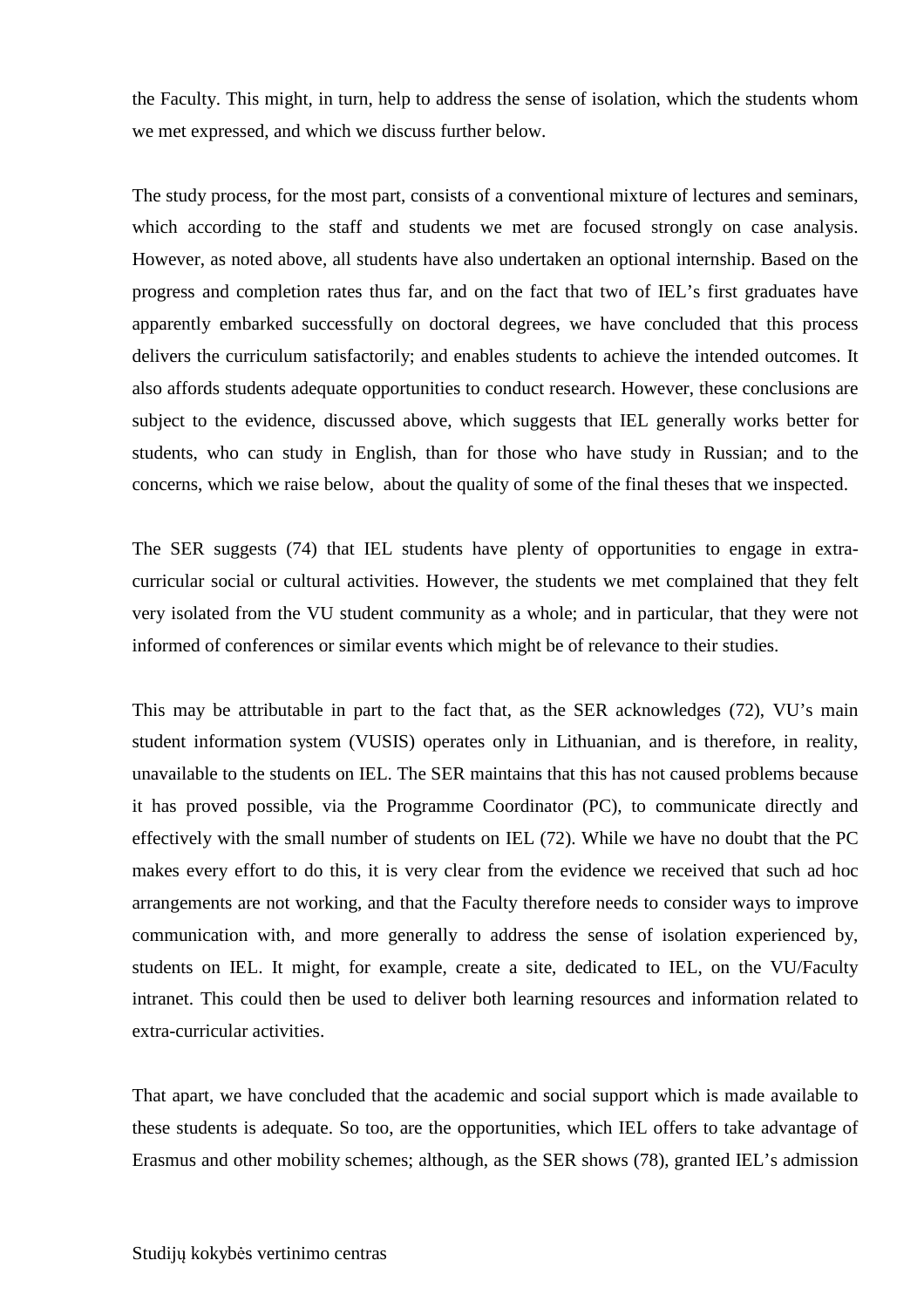requirements, these have inevitably been used to enable students from other countries to study in Lithuania; rather than vice versa.

From the testimony we received from students, and from the alumna we met, we were also satisfied that, notwithstanding the "communication" issues, mentioned above, students are adequately informed about the methods, through which, and the criteria on which their academic performance will be assessed. They confirmed, for example, that teachers use introductory sessions, at the start of all modules, to explain to students how they will be assessed. They also considered as adequate the assistance and supervision that they had received when selecting the topic for, and then completing their final theses.

However, we had serious concerns about the quality of some of the theses that we inspected. Thus, one dealt mainly with the domestic law of the author's home country, with only cursory reference to the international or European law which was applicable to the area concerned; and which should presumably have been the primary focus of any final thesis submitted for IEL Furthermore, both this thesis, and others that we sampled, were essentially descriptive in character. None of them provided the kind of theoretical, critical, or indeed comparative analysis, which should be required of piece of work which accounts for 30 credits in a Masters level programme devoted to international and European law. Nor had any of them adopted proper citation practice. Finally, and most worryingly, in at least one case it was clear from abrupt changes in vocabulary, grammar and syntax, that the student had inserted a large amount of text which he/she had not authored, but without, in any way, citing the source from which he/she had drawn it. We were somewhat surprised to discover that this had not been noted, let alone been the subject of any adverse comment, in the assessor's report. The Faculty may, therefore wish to consider ways in which it can better assure the quality and standards of the final theses on IEL.

#### *Management Responsibilities*

It will be apparent from the Introduction above, that both the Faculty Council and, ultimately, the VU Senate play important roles in the oversight and academic governance of IEL. However, the SER makes clear (88) that prime responsibility for its management lies with the Study Programme Committee (SPC) of which the Dean, and Vice Dean for Education (VDE) are both members, along with representatives of the teachers, social partners and students (90). We were told that the SPC meets each semester and had most recently done so in May 2012.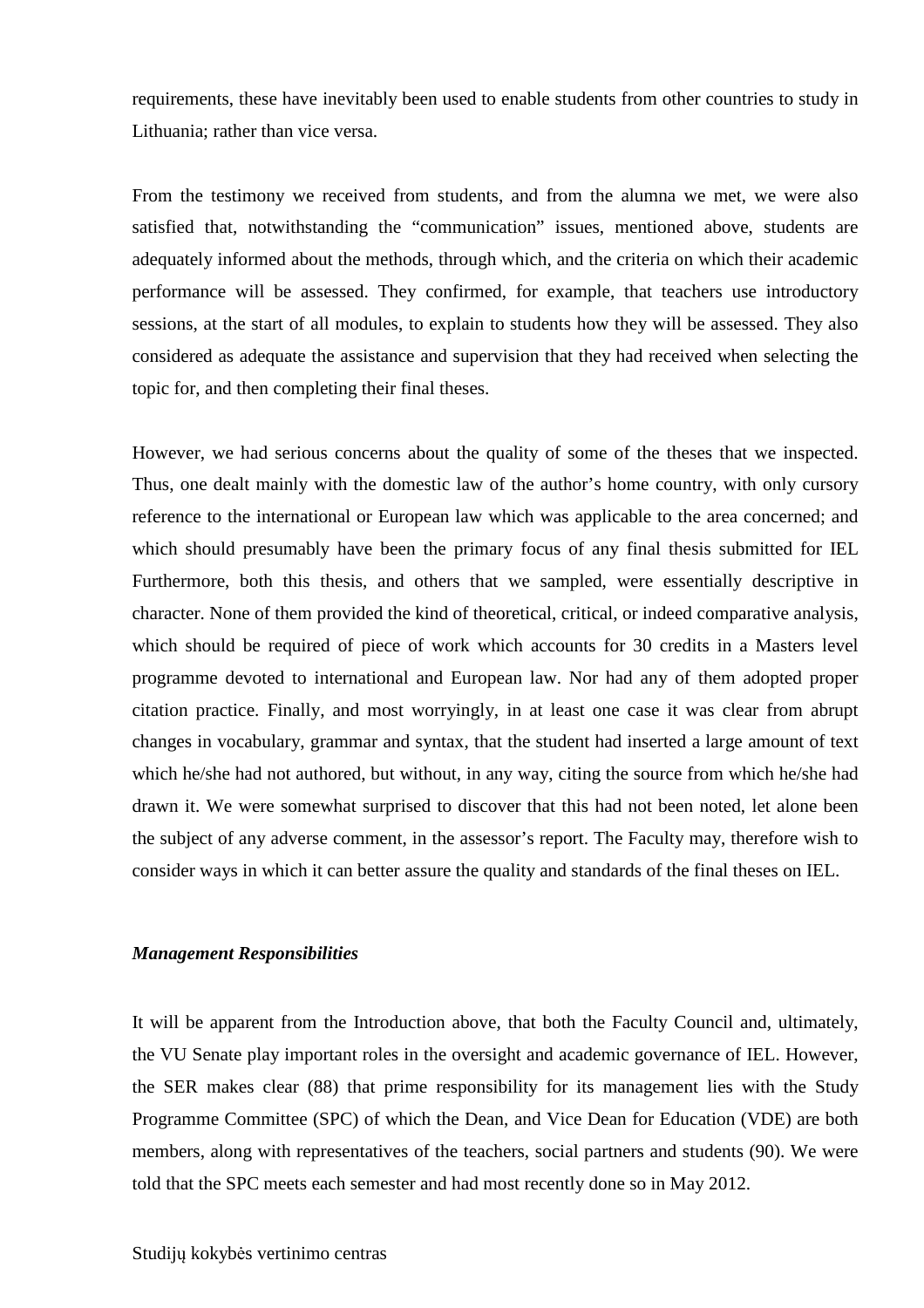From our meeting with them, we were very impressed with the evident commitment to IEL on the part of the Dean and the VDE, and with their ideas for strengthening the programme. However, as the SER notes (91), decision making in the Faculty is essentially collegial, and as we discovered from our meetings with senior administrators, the SER Preparation team and teachers, each teacher enjoys a considerable amount of discretion over how he/she manages his/her module(s).

This is, of course, necessary with respect to "content", especially where, as is true of IEL the modules concerned are the responsibility of eminently well qualifired teachers, and delivered by a prestigious and long established university. However, the need for such levels of discretion are, is perhaps less obvious, with respect to matters, which do not involve the exercise of scientific expertise or freedom, but which could have a potentially significant impact upon IEL's standards or quality.

For example, we learned that it is entirely up to each teacher how he/she meets the literature requirements of students who have to study in Russian; or the extent to which he/she uses VU's network facilities to provide students with academic guidance, support or learning resources. We believe that it could be of benefit to IEL's students, if, through the SPC, the Dean or the VDE, the management of these areas was conducted on a more systematic, and "programme-wide" basis.

The SER (92) lists a range of data which the SPC routinely collects and analyses in order to discharge its responsibilities. However, feedback from VU students is normally obtained via a survey conducted via VUSIS, and as the SER confirms (95), for the reasons already discussed, this is not possible in the case of IEL. We were therefore particularly concerned to ensure that effective alternative means had been adopted to elicit feedback from IEL students. We learned from the teachers and students whom we met that this had been done at both module and programme levels.

This is, of course, the first *external* evaluation of IEL. However we can confirm from both the SER (88-9; 91), and our meetings with senior administrators that the SPC annually evaluates, and then reports to the Faculty on, the delivery of the programme. This internal evaluation takes into account the student feedback and the other data to which we referred above.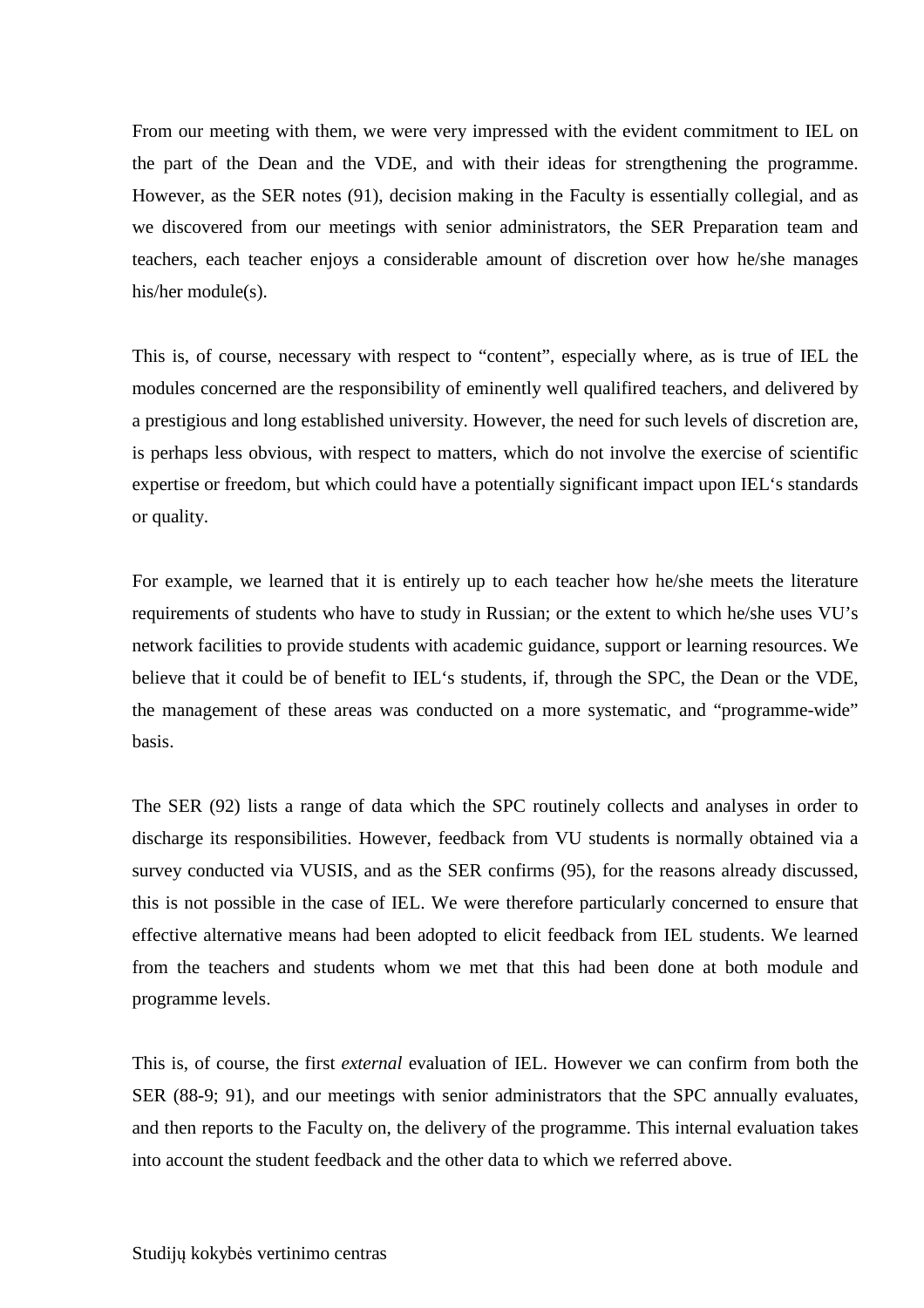It is not clear, though, how far the SPC involves stakeholders, more generally, in this process. Thus, neither the students nor the social partners whom we met were even aware that it took place; and the teachers told us that, while they assumed that the SPC regularly evaluated the LLM, they were not sure how or when it did so.

Even so, we were satisfied that, taken as a whole, current measures are adequately effective and efficient to assure the quality of a programme of IEL's scope and size.. However, they may well need to become somewhat more formalized, and involve stakeholders more systematically, if the student numbers expand significantly. Furthermore, as noted above, the SPC needs more immediately to consider how it can better ensure that final theses are of the requisite standard and quality.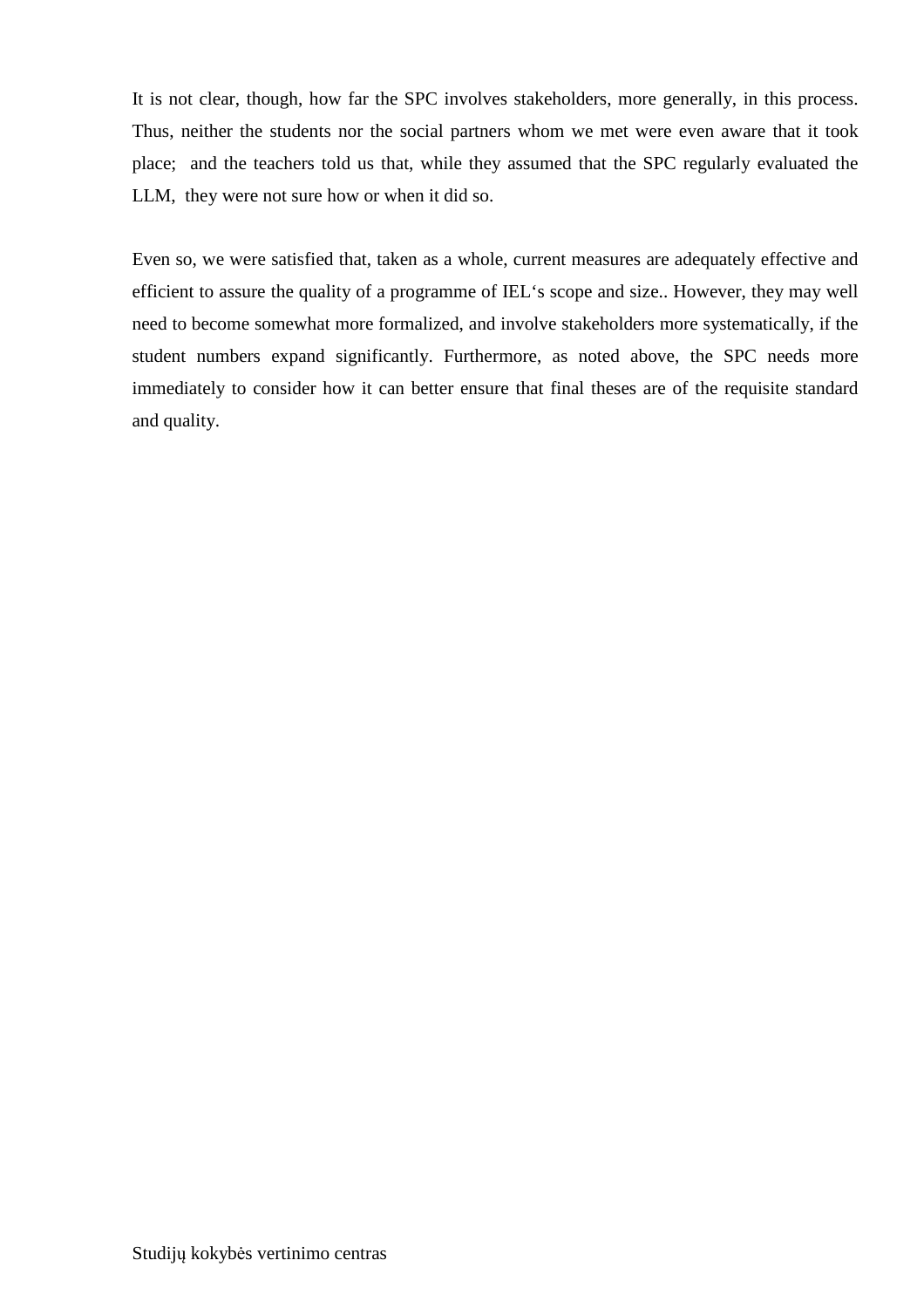# **III. RECOMMENDATIONS**

- 1 In order to minimise the amount of the curriculum which has to be devoted, in the first semester, to what are essentially introductory, Bachelors level modules on either European or International Law, the Faculty considers offering incoming first semester students "preprogramme" introductory courses in both areas in the month before the programme formally starts.
- 2 In view of what we learned about the disparity in the extent and quality of the learning materials related to EU Law, which are available in English on the one hand, and Russian on the other, and about the adjustments which had to be made to enable a student who was unable to study in English to complete the programme, the Faculty should consider restricting entry to those who are capable of both reading and writing effectively in English
- 3 In view of the concerns expressed above about the quality of some of the theses we examined, the Faculty should review urgently:
	- The guidance that it gives students on the standards expected of Masters level theses;
	- The effectiveness of the supervision which is given to students while they are preparing their theses; and
	- Whether those marking theses are applying required standards strictly enough.
- 4 In view of the highly limited utility of UVLIS to IEL students, and the variable use by IEL teachers of the VU intranet for purposes of posting information related to the courses which they teach, the Faculty considers, as a matter of urgency, adopting the practice, now widespread in higher education, of establishing a site on the VU or Faculty intranet, which would be dedicated to the IEL programme. This would provide students with:
	- A standard range of basic information and resources related to each of the IEL modules; and
	- Information and guidance on extra-curricular scientific and cultural and social events which might be of interest to them.
- 5 The Faculty considers ways in which it can enable IEL students to inter-act more with, and become more fully integrated into its student community as a whole.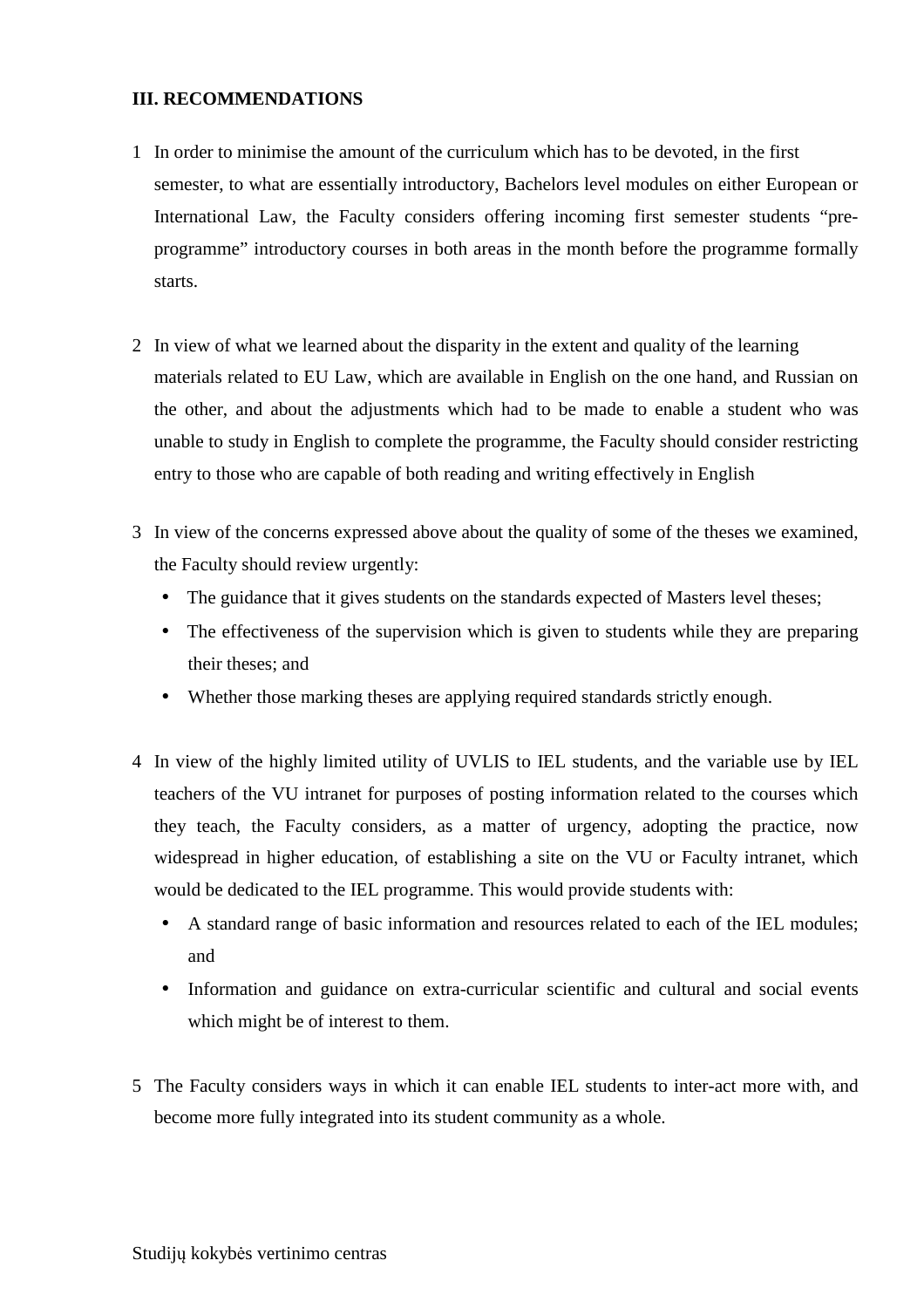## **IV. SUMMARY**

- 1 The LLM in International and European Law (IEL) has an ambitious strategic purpose; and clear, well- defined aims and learning outcomes.
- 2 IEL has thus far recruited students who are well qualified acadmically and come from the countries at which the programme is primarily aimed.
- 3 IEL's teachers are eminently well qualified through both their scientific and practical experience to deliver a programme of this kind.
- 4 IEL students have available to them, high quality internships, which are relevant to their studies, and provided by the programme's impressive set of social partners.

### However

- 5 An excessive proportion of the curriculum is devoted to introductory modules in International and European Law which are not, nor could be at Masters level
- 6 It has not yet proved possible to ensure that the literature and other learning resources most especially in relation to European Law – which is available to students who wish to study IEL in Russian is equivalent to that which is available to those wish to study in English; or indeed is even adequate to to enable the former to achieve IEL's intended outcomes.
- 7 Mainly because the VUSIS operates only in Lithuanian, IEL students feel inadequately informed, most especially in relation to the extra-curricular opportunities which may be available to them; and generally somewhat isolated from the VU student community as a whole.
- 8 The standards and quality of some final theses were not at Masters level, and did not merit the evaluations they received.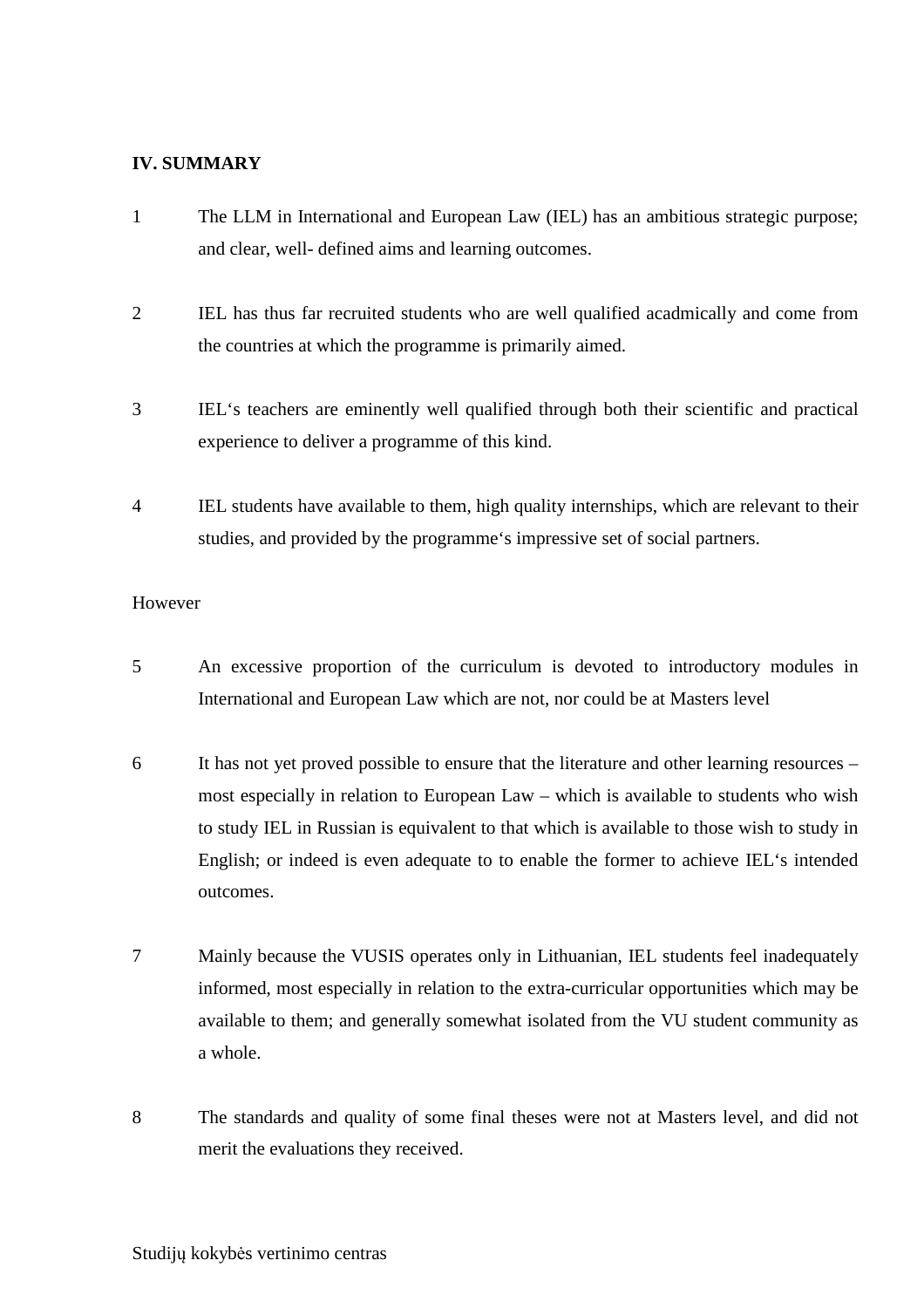# **V. GENERAL ASSESSMENT**

The study programme LL. M. International and European Union Law (state code – 621M90001) at Vilnius University is given **positive** evaluation.

| No. | <b>Evaluation Area</b>                                                                                     | <b>Evaluation Area</b><br>in Points* |
|-----|------------------------------------------------------------------------------------------------------------|--------------------------------------|
| 1.  | Programme aims and learning outcomes                                                                       |                                      |
| 2.  | Curriculum design                                                                                          | 2                                    |
| 3.  | <b>Staff</b>                                                                                               |                                      |
| 4.  | Material resources                                                                                         | 3                                    |
| 5.  | Study process and assessment (student admission, study process<br>student support, achievement assessment) |                                      |
| 6.  | Programme management (programme administration, internal quality<br>assurance)                             |                                      |
|     | <b>Total:</b>                                                                                              | 17                                   |

*Study programme assessment in points by evaluation areas*.

\*1 (unsatisfactory) - there are essential shortcomings that must be eliminated;

2 (satisfactory) - meets the established minimum requirements, needs improvement;

3 (good) - the field develops systematically, has distinctive features;

4 (very good) - the field is exceptionally good.

Grupės vadovas:

Team leader: Prof. Richard de Friend

Grupės nariai:

Team members: Prof. Tanel Kerikmäe Prof. Edita Gruodytė Eglė Užmiškytė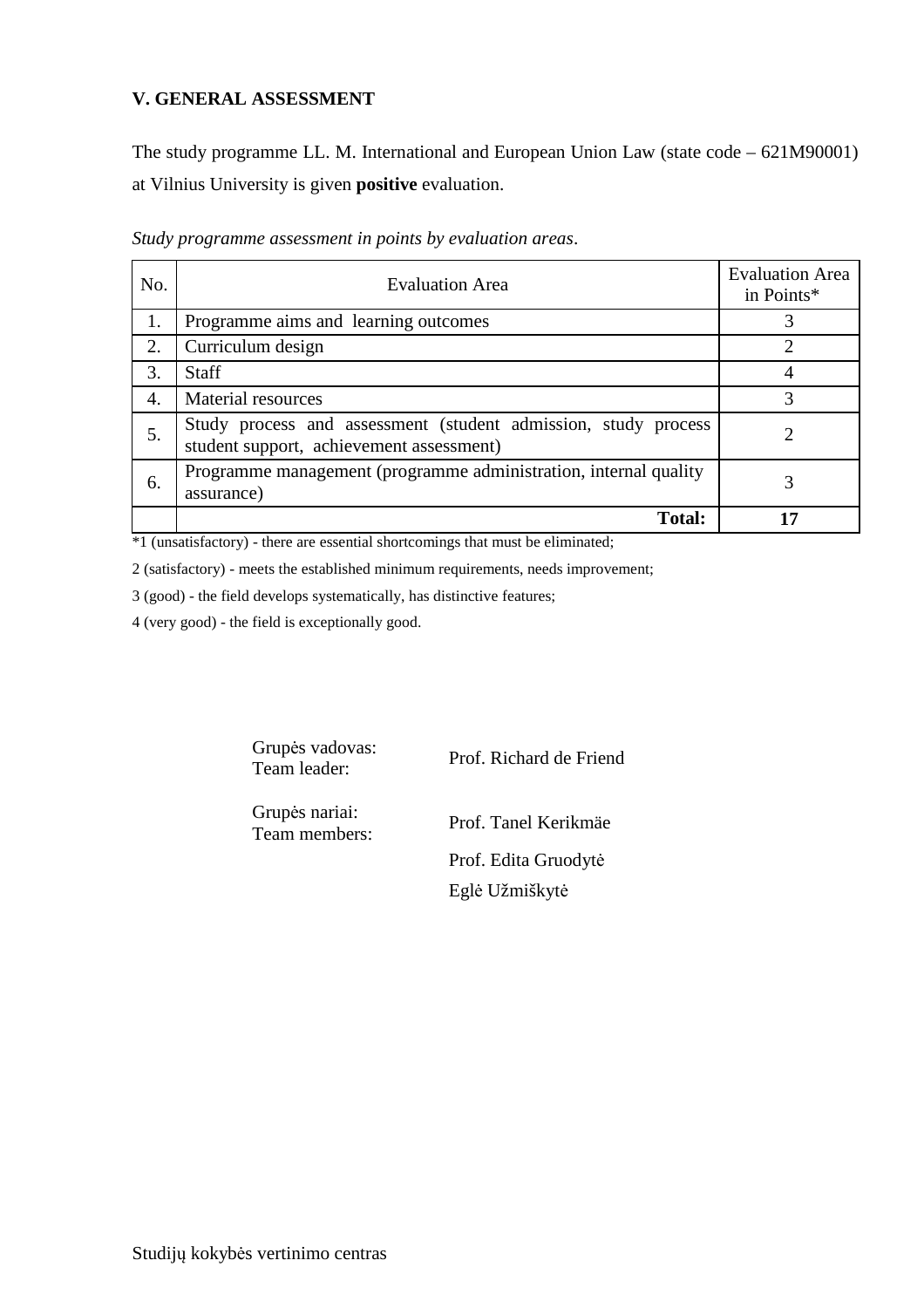# **VILNIAUS UNIVERSITETO ANTROSIOS PAKOPOS STUDIJŲ PROGRAMOS** *LL. M. TARPTAUTINĖS IR EUROPOS SĄJUNGOS TEISĖS PROGRAMOS* **(VALSTYBINIS KODAS – 621M90001) 2013-03-20 EKSPERTINIO VERTINIMO IŠVADŲ NR. SV4-58-1 IŠRAŠAS**

<...>

#### **V. APIBENDRINAMASIS ĮVERTINIMAS**

Vilniaus universiteto studijų programa *LL. M. Tarptautinė ir Europos Sąjungos teisė* (valstybinis kodas – 621M90001) vertinama **teigiamai**.

| Eil. | Vertinimo sritis                                 | <b>Srities</b><br>įvertinimas, |
|------|--------------------------------------------------|--------------------------------|
| Nr.  |                                                  | balais*                        |
| 1.   | Programos tikslai ir numatomi studijų rezultatai |                                |
| 2.   | Programos sandara                                | $\overline{2}$                 |
| 3.   | Personalas                                       | $\overline{4}$                 |
| 4.   | Materialieji ištekliai                           | 3                              |
| 5.   | Studijų eiga ir jos vertinimas                   | っ                              |
| 6.   | Programos vadyba                                 | 3                              |
|      | Iš viso:                                         | 17                             |

\* 1 - Nepatenkinamai (yra esminių trūkumų, kuriuos būtina pašalinti)

2 - Patenkinamai (tenkina minimalius reikalavimus, reikia tobulinti)

3 - Gerai (sistemiškai plėtojama sritis, turi savitų bruožų)

4 - Labai gerai (sritis yra išskirtinė)

#### **IV. SANTRAUKA**

- 1 Tarptautinės ir ES teisės studijų programa turi didelių strateginių siekių, aiškiai ir reikiamai apibrėžtus tikslus ir studijų rezultatus.
- 2 Iki šiol buvo priimami reikiamai pasirengę studentai iš šalių, kurioms ši studijų programa yra visų pirma skirta.
- 3 Studijų programos dėstytojai yra reikiamos kvalifikacijos, dėl savo mokslinės ir praktinės patirties galintys reikiamai įgyvendinti tokio pobūdžio programą.
- 4 Įspūdingo socialinių partnerių rato dėka šios studijų programos studentai turi galimybes atlikti kokybišką, jų studijoms aktualią praktiką.

Tačiau:

- 5 Didelė programos dalis skirta įvadiniams tarptautinės ir ES teisės moduliams, kurie nėra ir negali būti magistro studijų lygmens moduliai.
- 6 Iki šiol neužtikrinta, kad literatūra ir kiti mokymosi ištekliai, visų pirma susiję su ES teise, prieinami rusų kalba norintiems mokytis studentams, prilygtų anglų kalba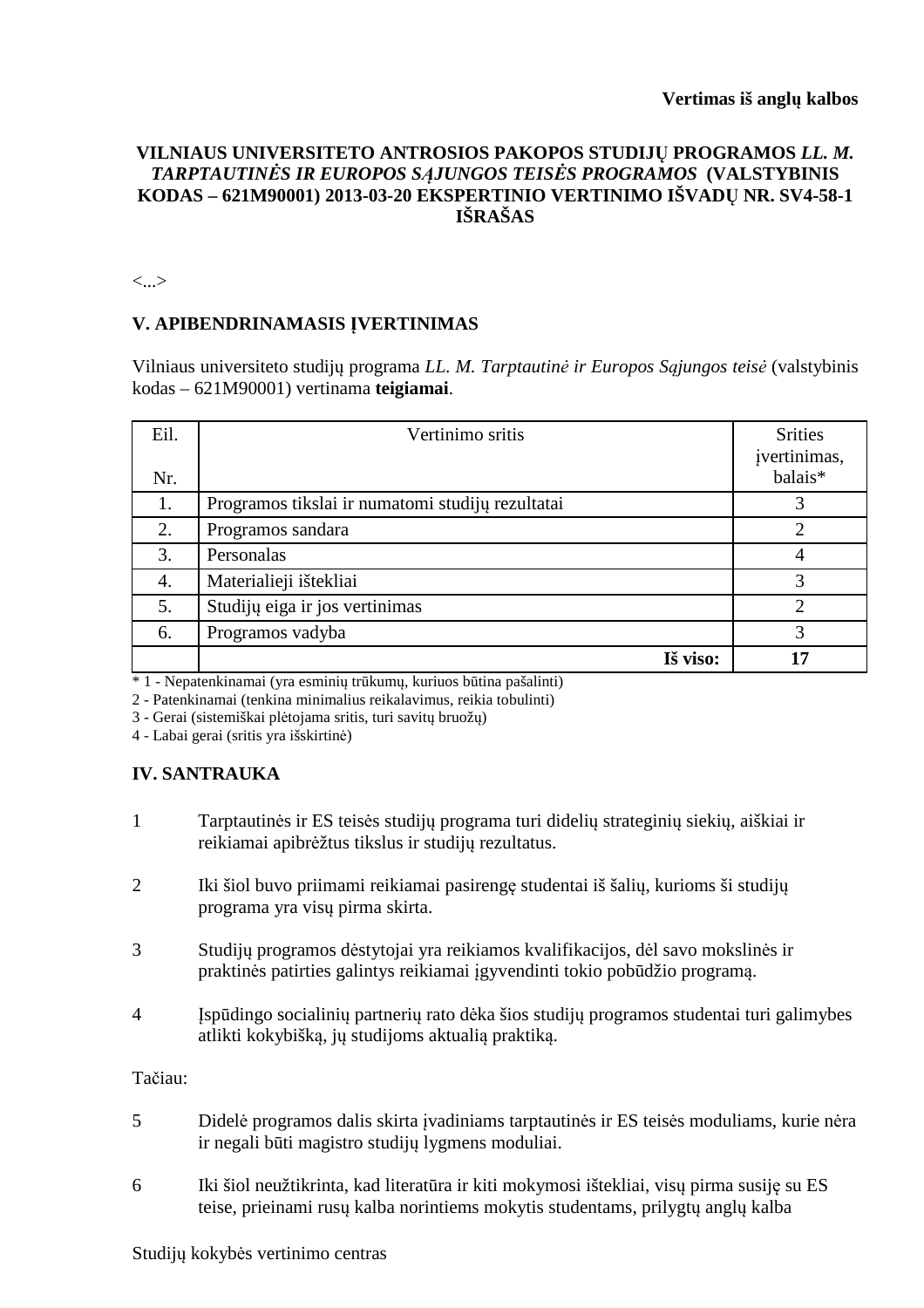besimokantiems studentams prieinamai literatūrai ir kitiems mokymosi ištekliams; ar kad būtų pakankami pasiekti numatomus studijų programos rezultatus.

- 7 Daugiausia dėl to, kad VUSIS yra tik lietuvių kalba, studentai jaučiasi esą nepakankamai informuoti, visų pirma apie užprograminės veiklos galimybes, ir apskritai kiek atskirti nuo VU studentų bendruomenės.
- 8 Kai kurių baigiamųjų darbų standartai ir kokybė neatitinka magistro studijoms keliamų reikalavimų ir šie darbai nėra verti pažymių, kuriais jie buvo įvertinti.

# **III. REKOMENDACIJOS**

1. Fakultetas, siekdamas sumažinti programos dalį, pirmajame semestre skiriamą iš esmės įvadiniams bakalauro lygmens Europos arba tarptautinės teisės moduliams, prieš pirmąjį semestrą, vieną mėnesį prieš formaliosios programos pradžią, galėtų organizuoti įvadinius abiejų sričių kursus.

2. Atsižvelgiant į tai, ką mes sužinojome apie anglų ir rusų kalbomis turimos mokymosi medžiagos ES teisės tema neatitikimą tiek apimties, tiek kokybės požiūriu, ir apie pakeitimus, kuriuos reikėjo įgyvendinti, kad anglų kalba nesugebantis mokytis studentas galėtų užbaigti programą, rekomenduojame, kad fakultetas turėtų priimti tik asmenis, gerai skaitančius ir rašančius anglų kalba.

- 3. Atsižvelgiant į pirmiau aptartą kai kurių mūsų vertintų baigiamųjų darbų kokybės problemą, fakultetas turėtų nedelsiant patikrinti:
	- nurodymus, teikiamus studentams dėl laukiamų magistro baigiamųjų darbų standartų;
	- studentų, rengiančių baigiamuosius darbus, priežiūros veiksmingumą;
	- ar asmenys, atsakingi už baigiamųjų darbų įvertinimą pažymiais, pakankamai griežtai taiko privalomus standartus.
- 4 Atsižvelgiant į labai nedidelį *UVLIS* naudingumą Tarptautinės ir ES teisės studijų programos studentams ir į tai, kad dėstytojai įvairiai naudoja VU intranetą informacijai apie savo dėstomus kursus skelbti, fakultetas galėtų skubiai pradėti taikyti šiuo metu aukštojo mokslo sistemoje paplitusią praktiką VU arba fakulteto intranete parengti specialią svetainę, skirtą šiai studijų programai. Studentai gautų:
	- standartinį pagrindinės informacijos ir išteklių, susisjusių su kiekvienu studijų programos moduliu, spektrą;